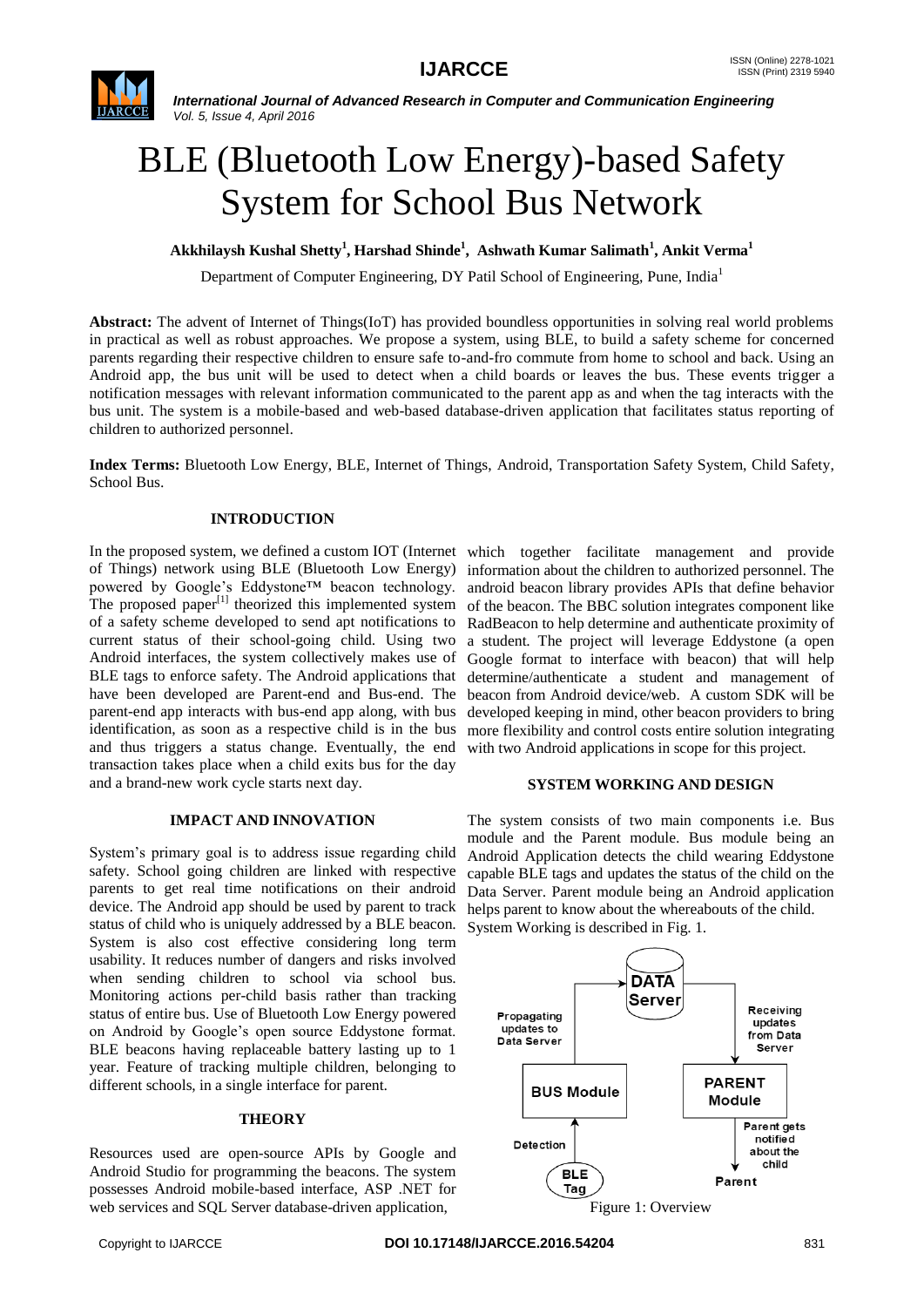



# **UML DIAGRAM(S)**



Figure 1: Use Case Diagram



Figure 2: Sequence Diagram

# **BLE BEACON/DEVICE**



# **APPLICATION SCREENSHOTS**



Figure 3: Parent app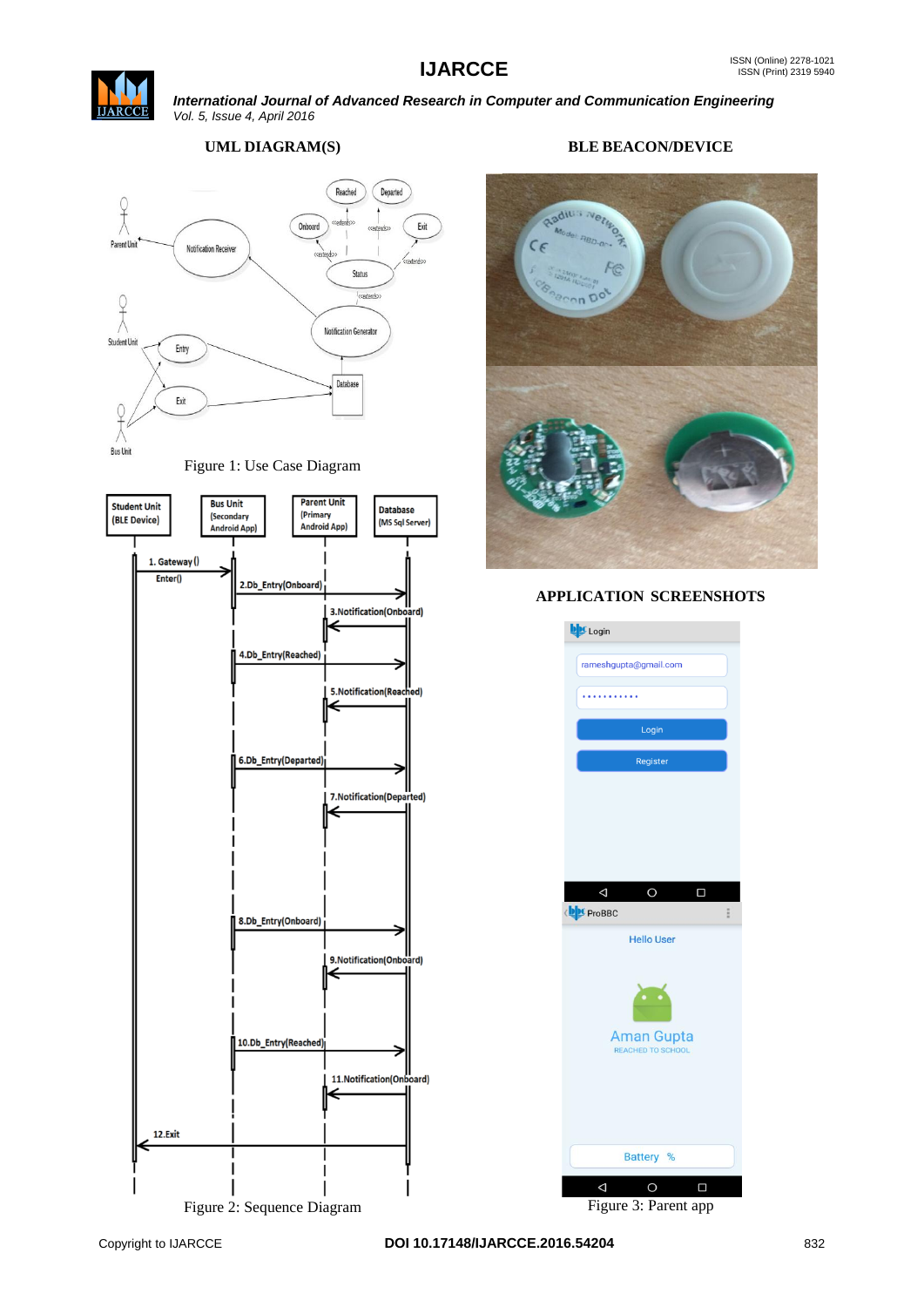



**IMPLEMENTATION**

# **I. Components**

#### Bus Module

Bus Android Application installed on an Android device with BLE Compatibility reads the Eddystone-TLM frame being transmitted by the Eddystone capable BLE tags. Bus Application will automatically detect the tag once the child is in the specified range. The child will be associated with the Bluetooth address of the BLE tag that the child is wearing. Once the child is detected, the Bus Application will send the data to the database server. Bus Application updates the status of the child in the phases as described in Fig. 6.

Fig.6 describes the child detection algorithm which works during the SCAN period. SCAN period refers to the BLE scanning period. When the child is in the vicinity of the Bus/Enters the bus, this algorithm handles the complexity of scanning lot of BLE tags around. Firstlly, the MAC address of the BLE tag worn by child is detected, then the updates are propagated over the data server.



Figure 5:Bus Module : BLE Tags Scanning Flowchart

Parent Module

The parent unit is an android device equipped with our Application. This app will allow a parent to get real time status of his child. The status of child is pulled from the Database Server upon request. There is a provision for the parent to check battery status of corresponding beacon that is added in the interface. The working of Parent Module is described in Fig. 7.



Figure 6: Parent Module Flowchart